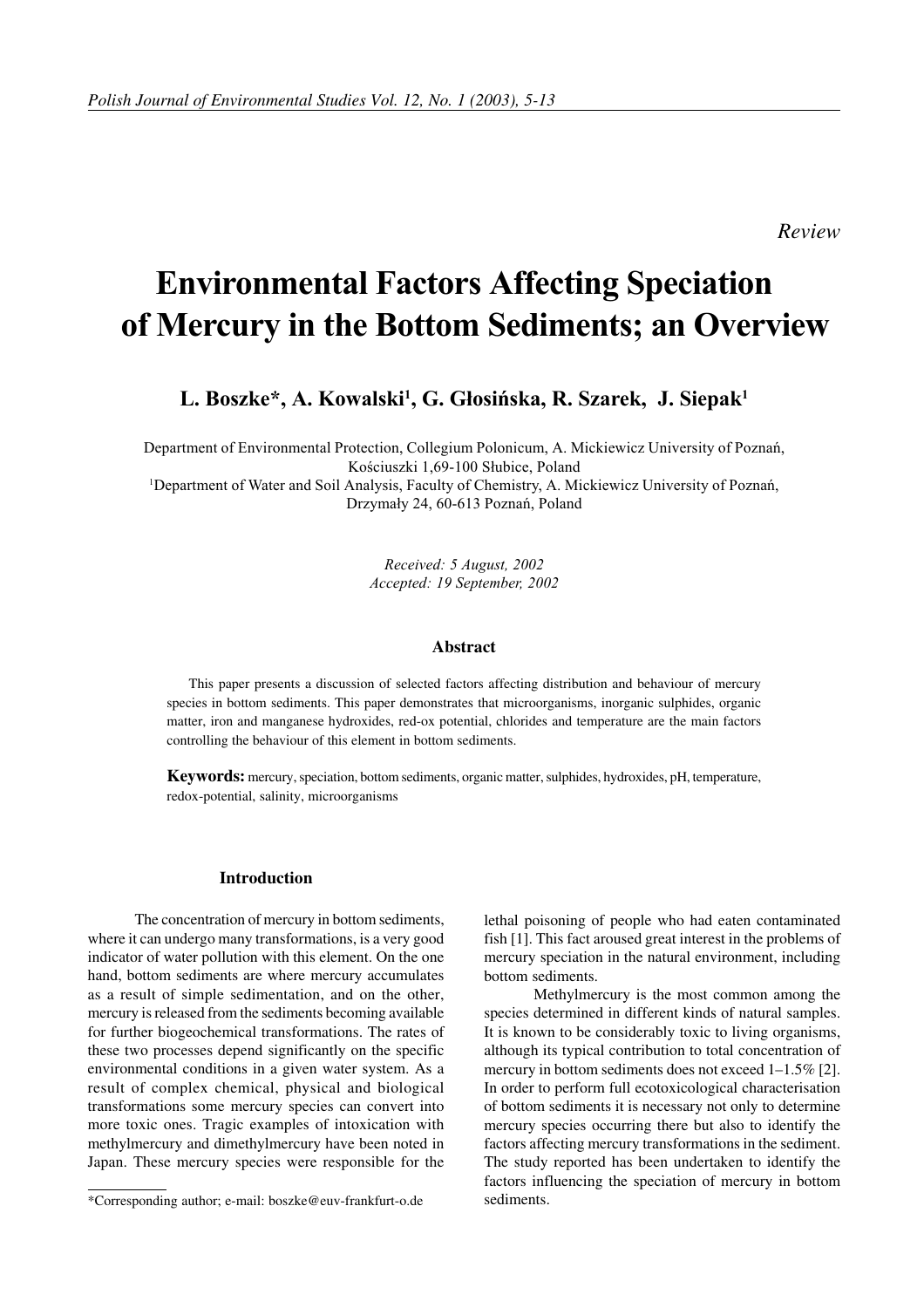## **Concentrations of Mercury Species** in Bottom Sediments

There are considerable differences in the concentration of mercury between different types of deposits. The natural total concentration of mercury in the bottom sediments can vary from 10 to 200 ng/g of dry mass, which is of the same order of magnitude as noted in non-polluted soils [3]. Very high concentrations of mercury are found in the sediments from highly polluted areas and often from estuaries of some rivers. For example, the bottom sediments of the Elba River (Germany) were highly polluted with mercury, whose total content reached  $12 \mu g/g$  dry mass [4]. Moreover, the mercury concentrations reported for extremely polluted Minamata Bay (Japan) were up to  $908 \mu g/g$  dry mass [5]. Higher concentrations of mercury in the coastal zones and river estuaries are a result of the transportation of this element with river waters polluted with mercury bound to the suspension phase. For instance, in the water of the rivers falling into Chesapeake Bay (USA), the contribution of mercury bound to the suspension phase was estimated at 55% [6]. However, a much higher proportion, even up to 99%, was noted in the river estuaries [7]. In general, a contribution of mercury bound to the suspension phase is minor in the open waters and much more significant in rivers and coastal zones [8, 9].

Usually, the concentration of methylmercury in the bottom sediments varies between 1-1.5% of total mercury, while it makes less than  $0.5\%$  in the estuaries and seas [10, 11]. Kannan & Falandysz [11] suggest that the product of total mercury concentration and the methylmercury concentration could be a useful index describing the degree of pollution in a given water reservoir. According to these authors, in the non-polluted areas this index takes values lower than 1. In the bottom sediments of the Gdańsk Bay (Poland) the contribution of methylmercury was less than 0.5% of total mercury concentration with this index values from  $0.02$  to  $2.27$  (average  $0.65$ ) ng/g dry mass. From among the samples studied, the highest index was found for the bottom sediments of the harbour in Hamburg and the rivers Elba and Mulde, where its value varied from 2.5 to 9.7 [12, 13]. Ullrich *et al.* [2] point out, that some additional amounts of methylmercury can be formed during the preparation process of samples for the speciation analysis. Some authors point out that some additional amounts of methylmercury can be formed during the sample preparation for speciation analysis and suggest that the contribution of methylmercury in the total mercury concentration above 1% is rather improbable. Besides, the bottom sediments are the sites of both methylation and demethylation processes, so the concentrations of methylmercury reflect rather a kind of 'net' methylation being a result of an equilibrium between these two processes [14].

The contribution of methylmercury in the concentration of total mercury varies also in the vertical profile of sediments. In the upper layers it was  $0.65\pm0.34\%$ , while in deeper ones it was only 0.01 - 0.05%, which was explained as related to greater activity of micro-organisms in the upper levels of bottom deposits [15]. In the porous water, the contribution of methylmercury in the concentration of total mercury is higher, reaching 10-20% [16]. The contribution of methylmercury contained in the porous water in the concentration of total methylmercury in the bottom sediment (pore water and solid phase of the sediment) is estimated as  $\sim$ 1%, while that present only in the solid phase in the concentration of total mercury is estimated as 0.4% [17]. In the suspension, likewise in the bottom sediment, the concentration of methylmercury varies from 20% to 80% of the total concentration of methylmercury in the water [18, 19]. For example, the concentration of methylmercury in the suspension from the North Sea was below the detection limit, so it was lower than 48 pg/L (1– 81 ng/g), while the contribution of methylmercury in the concentration of total mercury in the suspension was on average 3% [8].

Determinations of dimethylmercury in the solid phase of the bottom sediments have never been performed. First of all, due to the analytical problems, but also because dimethylmercury is very volatile and hardly water-soluble. Thus, it easily evaporates and becomes unavailable for water organisms. Moreover, dimethylmercury is unstable and undergoes fast degradation to the methylmercury [20]. For instance, in the bottom sediments from Sepetiba Bay (Brazil) dimethylmercury occurred in concentrations from 211 to 233 ng/g [21].

The concentration of divalent mercury Hg(II) in the bottom sediments ranges between 0.54±0.17 and 9.0±5.5 ng/g  $[11]$ . Usually, the highest concentrations of  $Hg(II)$ are noted in the deep-sea sediments, lower in the river estuaries and even lower in the fresh water reservoirs. The contribution of methylmercury and Hg(II) in the concentration of total mercury is on average lower than 10% in the bottom sediments [11]. This relatively small contribution of methylmercury and Hg(II) means that mercury occurs mainly in the low-bioavailable sulphide species and/or organic matter.

## **Inorganic Sulphur and Mercury Species**

A characteristic feature of mercury is its strong affinity to sulphur, which is of great importance for biogeochemistry of this element. It also controls the chemistry of mercury in anaerobic sites. The dominant mercury species in the anaerobic conditions are mono- and bi-sulphide complexes such as HgS,  $HgS_2H_2$ ,  $HgS_2H$  and  $HgS_2^2$  [22]. From among the organic sulphur-mercury compounds, the most important is  $CH<sub>3</sub>HgS$ . In anaerobic conditions at low concentrations of sulphides methylmercury is mostly bound with organic matter [23]. Mercury sulphide (HgS) is poorly water soluble, precipitates in sediments and determines the solubility of Hg(II) compounds in the anaerobic conditions in the sediments. It is supposed that HgS is deposited while accompanying particles of organic matter or iron oxides [17]. The solubility of HgS in the environment considerably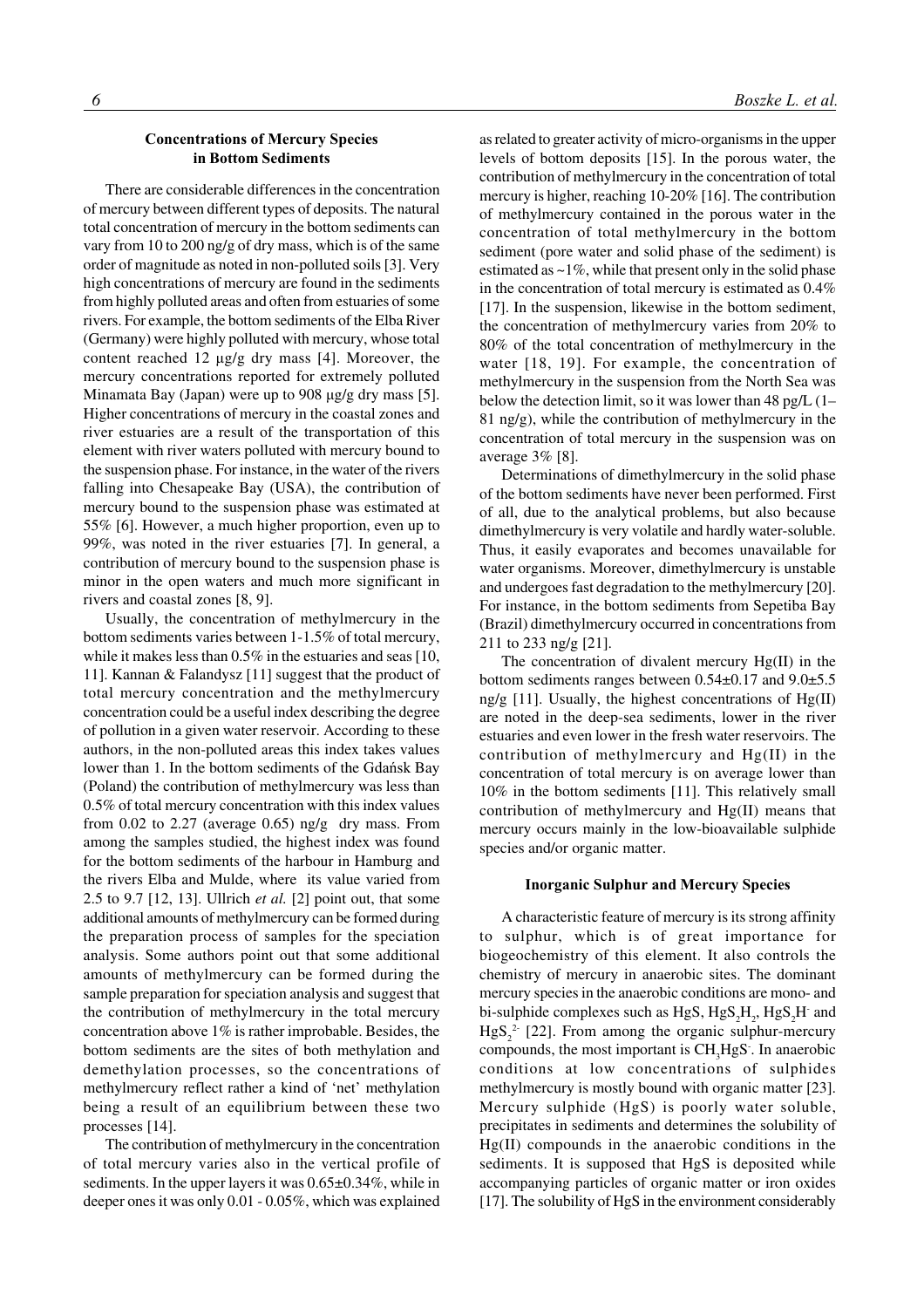increases with increasing content of sulphide ions  $S<sup>2</sup>$  and becomes sufficient to form soluble sulphide and disulphide complexes [24]. This property is responsible for great concentrations of the soluble mercury species in anaerobic zones of the bottom sediment [3]. For example, in the bottom sediments of highly polluted Tokuyama Bay (Japan) no organic mercury species were detected, while the concentration of the total mercury varied from 10900 to 22200 ng/g dry mass. The most abundant mercury species were complexes of sulphides, making between 50 and 90% and the remaining mercury free ions and elementary mercury [25]. This situation can be explained by the fact that a very high concentration of mercury inhibits development of microorganisms responsible for mercury methylation. The absence of organic mercury species can be explained as well by high sulphide concentration in bottom sediments. Similarly, in bottom sediments of the polluted Almaden area (Spain) the methylmercury was not found, but the most abundant mercury species were sulphides [26]. Organic matter is of great importance in controlling the concentration of mercury in water environments as it can prompt a release of mercury from poorly soluble HgS. It has been found that hydrophobic components of dissolved organic matter (a mixture of humic and fulvic acids) are more effective in releasing mercury from the cinnabar than the hydrophilic ones. Furthermore, it has been proved that the presence of  $Ca<sup>2+</sup>$  strongly inhibits the release of mercury from HgS by organic matter [27]. According to recent data, metal sulphides seem to play an important role in aerobic conditions. Their concentration in river waters reached up to 120  $\mu$ g/L, with 90% of them copper, iron and zinc sulphides. The metal sulphide complexes do not form the simple protonated compounds (e.g. M(HS)<sup>+</sup>), but nonprotonated clusters (e.g.  $M_3S_3$ ,  $M_4S_6$ ,  $M_2S_4$ ), characterised by high stability constants. The occurrence of metal sulphides in aerobic conditions is useful in controlling the toxicity of many toxic metals, including mercury [28].

Mercury dissolved in the pore water can be adsorbed by many components of the solid phase of the bottom sediment. For instance, excellent components to capture heavy metals (including mercury) are sulphide minerals [29]. Particularly important among these minerals are pyrite  $(FeS<sub>2</sub>)$  and acid volatile sulphides ("AVS", e.g. FeS, MnS). Adsorption and co-precipitation of mercury on the AVS and pyrite can limit the amount of mercury dissolved in the porous water in anaerobic conditions. However, mercury bound with these minerals can be released to the porous water as a result of gradual oxidation of the sediment [17]. This behaviour was observed by Regnell *et al.* [30], who reported that the presence of iron and manganese hydroxides causes a decrease in mercury mobility, but simultaneously is responsible for an increase in the concentration of methylmercury. The same authors [30] also reported a positive correlation between the concentration of methylmercury and total concentration of iron and manganese in the bottom sediments. Moreover, a strong positive correlation between the concentration of

methylmercury and the concentration of AVS was found in the bottom sediments of the Elba River [4].

## Microbiological Processes and Mercury Speciation

For the biological methylation of mercury in anaerobic conditions the most important are sulphate reducing bacteria (SRB) [31-33]. This group of bacteria includes the following species: *Clostridium butyricum*, *Desulfobulbus propionicus*, *Desulfovibrio desulfuricans*, *Desulfococcus multivorans*, *Desulfobacter* sp., *Desulfobacterium* sp. [33-35]. The process of mercury methylation takes place mainly in the upper layers of the bottom sediments as there the content of organic matter and the activity of microorganisms are the highest [36]. Moreover, methylation requires a sufficient level of sulphides. Formation of methylmercury is favoured in the acidic conditions at a relatively high concentration of mercury. It has been found that the amount of methylmercury increased in proportion to the concentration of free sulphide ions, reaching a maximum for 1.8 mg  $S^2$ / g of sediment, then the concentration of  $CH<sub>3</sub>Hg(I)$ decreased, probably because of the formation of volatile dimethylmercury [37]. At too high a concentration of  $S^2$ the dominant process is the formation of hardly soluble HgS - the concentration of Hg(II) is too low for methylation to occur [38]. Although the concentration of total mercury in the porous water increased with increasing content of sulphides, the concentration of methylmercury decreased. For the same sediments, no correlation was noted between the concentration of methylmercury in the sediments and the concentration of total mercury in the porous water. This observation confirms the hypothesis of the effect of sulphides on mercury speciation, and thus on the bioavailability of mercury for methylation. The negative correlation between the concentration of sulphides in the porous water and that of methylmercury in the sediment suggests that sulphides can limit production and accumulation of methylmercury in the bottom sediment [39]. According to recent reports, the rate of biotic methylation is not correlated with the concentration of mercury in the solid phase of the sediment, and only weakly depends on the mercury concentration in the dissolved phase, whereas it is strongly correlated with the concentration of sulphides favouring the formation of neutral water-soluble mercury sulphide species (HgS) [33, 40].

It is known that not only methylmercury but also dimethylmercury is formed as a result of micro-organism activity [14, 41]. The generation of volatile dimethylmercury by bacteria is believed to be their protection against intoxication with mercury compounds. The mechanisms controlling micro-organism resistance to mercury are still not well recognised. The rate of mono- and dimethylmercury formation depends on the concentration of mercury and pH of the environment. The formation of methylmercury is favoured in acidic conditions at relatively high concentrations of mercury, whereas the formation of dimethylmercury - in neutral or alkaline conditions, at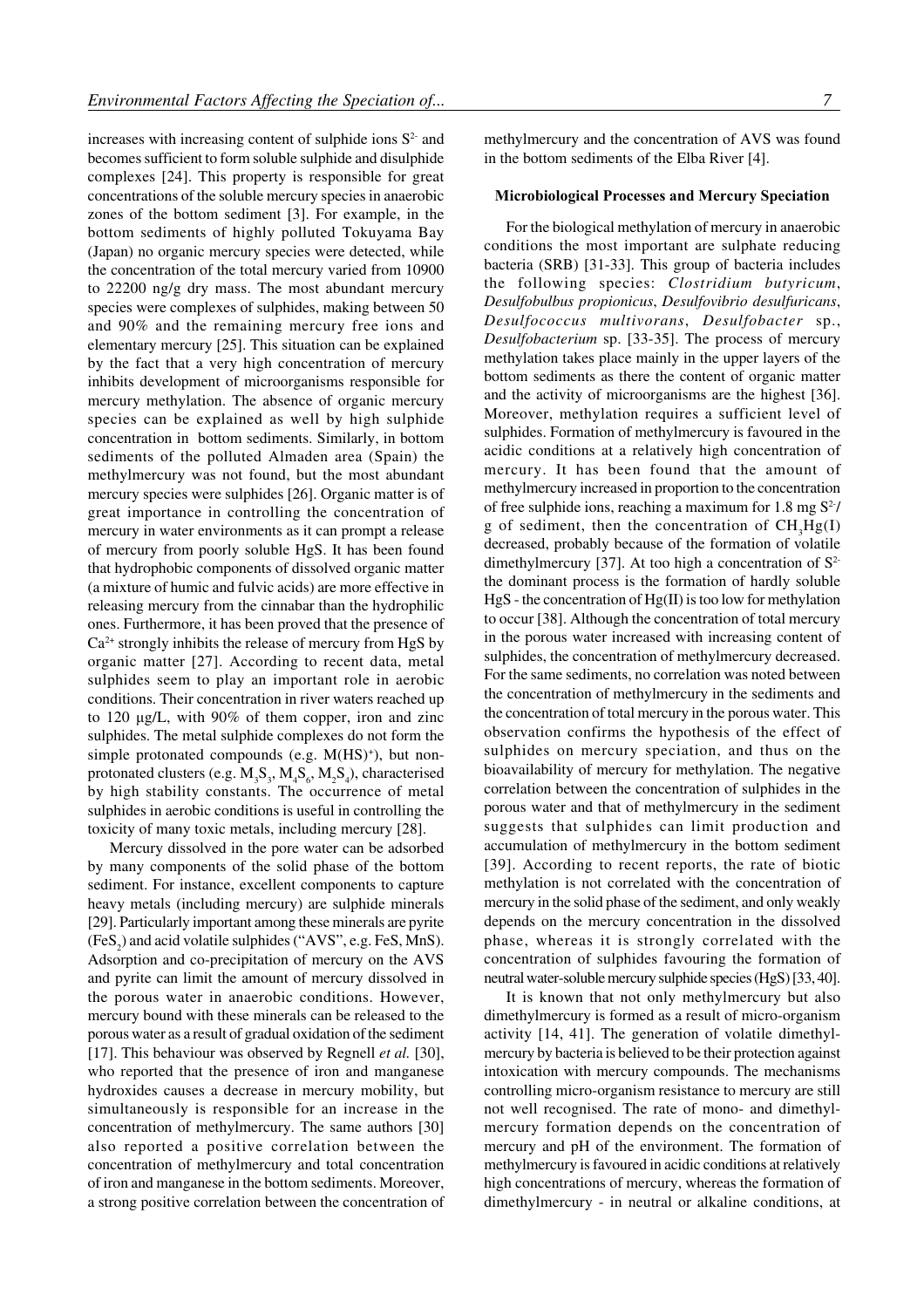relatively low concentrations of mercury and in the presence of strong complex forming species such as  $H_2S$ . The experiment performed by Matilainen & Verta [42] proved that methylation took place in the sterilised samples of the bottom sediments, which pointed to the occurrence of abiotic processes of mercury methylation. In the same sterilised samples no demethylation of mercury was detected. According to the experimental data, approximately 1-2% of inorganic mercury Hg(II) added to the samples was transformed into methylmercury. These results agree with the data from natural water reservoirs and indicate an equilibrium between the processes of methylation and the demethylation in bottom sediments [31].

## Hydrobiological Aspects of Mercury Speciation

Although HgS is strongly bound with the sediments it can be partly dissolved as a result of transformations with the involvement of bacteria or under the effect of oxidising conditions appearing as a consequence of bioturbation [17, 43-45]. For instance, in the bottom sediments of the Saguenay Fjord, high concentrations of soluble mercury were noted ( $>100$  ng/L) at a depth of 15 or even 25 cm, which was explained by the influence of benthos organisms on the oxidation of mercury sulphide species [17]. Gobeil & Cossa [45] reported that the mercury flowing from deeper layers of the sediment to its near surface layers, only in the process of diffusion, made 3% of the amount of this element flowing from the water to the sediment. According to Gagnon *et al.* [17], this proportion is much higher and can reach up to 7%. On the other hand, Rutgers van der Loeff *et al.* [44] have shown that the size of mercury redeposition from the sediment to the water, resulting from benthos activity, was from 2 to 10 times greater than the redeposition caused by molecular diffusion. The flow of methylmercury from the bottom sediments to the bulk water, occurring through molecular diffusion, varied from 0.2 to 1500 ng/m2 /day. Besides, seasonal changes were observed, being the greatest from late winter to early spring. Moreover, the flow of methylmercury revealed day fluctuations and in the dark it was about 6 times greater  $(830 \text{ ng/m}^2/\text{day})$  than the estimated methylmercury flow as a result of diffusion, which suggests a strong influence of biological and /or chemical processes at the water/ sediment interface on the methylmercury exchange [46]. The flow of methylmercury from the polluted deeper layers of the bottom sediments in the Saguenay Fjord to the nearsurface layers was specified at 0.07 ng/cm<sup>2</sup>/year, which made only 0.01% of the mercury inflow to the sediment [17].

## **Organic Matter and Mercury Speciation**

Organic matter is one of the most important components of bottom sediments and it is mostly responsible for binding metals. It has been estimated that organic matter can bind up to 95% of the divalent mercury species [47]. Also, methylmercury has a strong affinity to organic matter, where it is strongly bound by sulphur species [48, 49]. The main sulphur species responsible for binding mercury are those reduced in functional groups such as thiol (R-SH), disulphide (R-SS-R) and disulphane (R-SSH) [48]. Apart from sulphur, oxygen and nitrogen atoms can also bind the mercury in organic matter, but to a significantly smaller degree because they form weaker bonds with mercury [49].

Organic matter plays a key role in the mobility of mercury in the environment, especially in the catchment areas. Important components of the organic matter are humus substances, whose contribution reaches up to 25% in the bottom sediments, 20% in marine water, 60% in river water and 70% in the wetlands [50]. Other components of organic matter include proteins, polysaccharides, lipids and dyes. The humus substances are difficult to ascribe to any class of organic compounds; therefore, they are arbitrarily divided into three classes according to their solubility: humic acids, fulvic acids and humines. The fulvic acids are soluble in a wide pH range, the humic acids only in alkaline conditions and the humines are insoluble. Moreover, fulvic acids are the most mobile having the smallest molar weight, humic acids are less mobile (intermediate molar weight) and humines are the least mobile (having the greatest molar weight). Taking into regard the relatively high concentration of humus matter in water and the fact that it accompanies  $Hg(II)$  in its transportation from catchment areas, it seems to be a good potential agent methylating mercury [38]. This supposition is confirmed by the fact that in peat-bottom water reservoirs of great content of humus matter, the concentrations of methylmercury in water organisms are usually higher than average [51, 52]. It has been established that the abiotic methylation of mercury in the bottom sediments depends on temperature, pH, concentration of inorganic mercury and concentrations of humic and fulvic acids [53]. The activity of fulvic acids in the methylation of mercury was found to be greater than that of humic acids. Besides, the methylation of mercury by humus substances, at the pH and temperature close to those in the natural conditions, was lower than in higher temperatures and at higher concentrations of Hg(II) [53]. Humic acids showed the methylmercury biding capacity 2 to 14 times higher than fulvic ones. Fractions of fulvic acids made of molecules of greater size proved to be more effective in methylmercury binding. No analogy was observed for humic acids, for which the molecular size did not correlate with the amount of bound methylmercury [54]. The formation of mercury Hg(II) compounds with organic matter was found to be strongly dependent on pH, the concentrations of chlorides and the  $Ca^{2+}$  and  $Mg^{2+}$  ions. Moreover, complexes of Hg(II) with organic matter can be precipitated from water by adsorption on  $CaCO<sub>3</sub>$  of biogenic origin [55].

Apart from affecting the abiotic methylation of mercury, humus matter can also influence the abiotic reduction of Hg(II). The precise mechanism of abiotic reduction of Hg(II) is still unidentified. However, it is supposed to depend on pH in the inverse ratio [56]: lower the pH, the greater the reduction. It is known that the presence of ions competing for bonding sites in the humus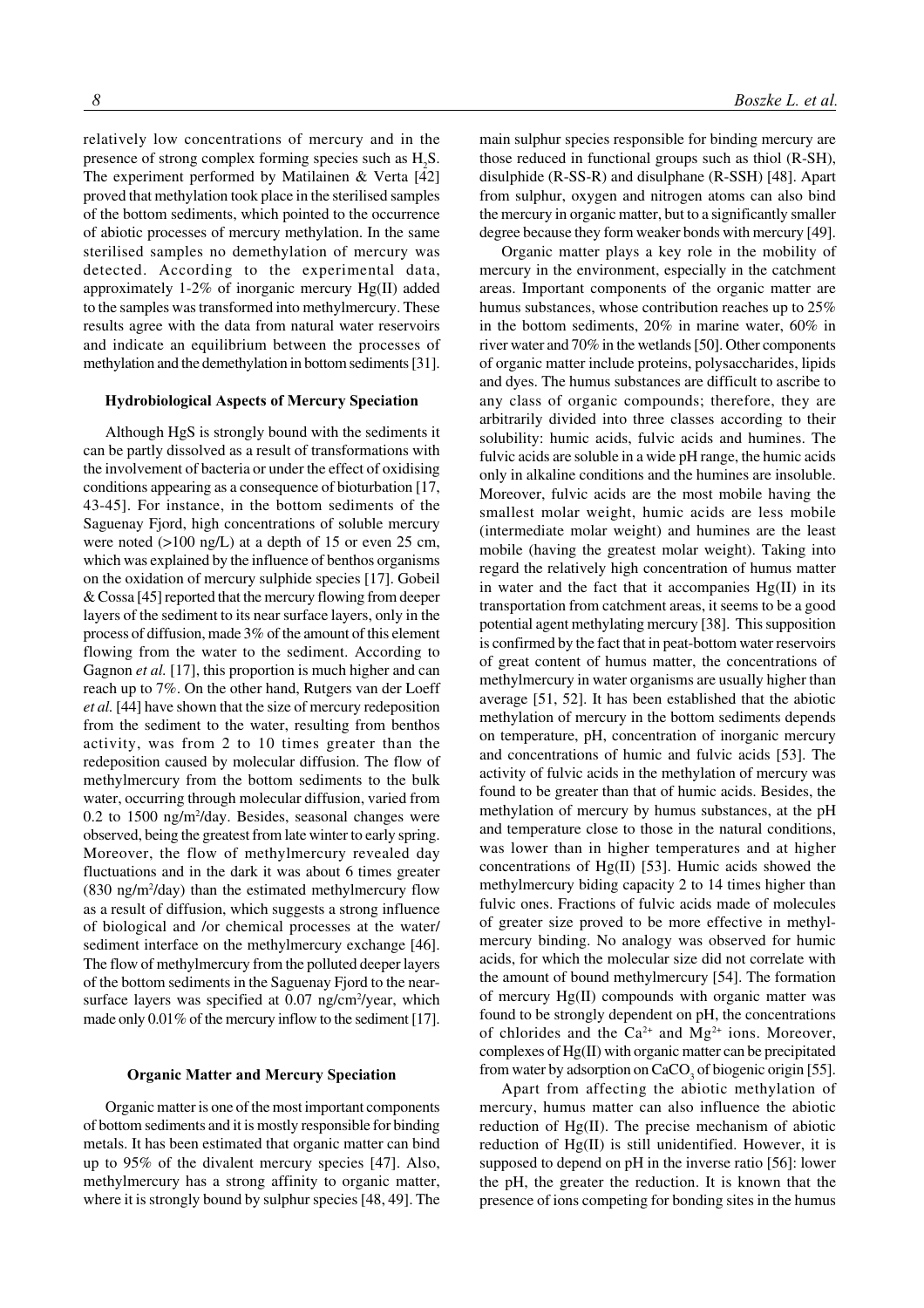matter such as Eu(II) and Cl can significantly lower the reduction rate [38, 57]. Also, the modification of humus matter by the estrification of carboxyl groups in it, significantly decreased the reduction of  $Hg(II)$  [56]. It is assumed that Hg(II) can be reduced by humus matter under the influence of sunlight but also without sunlight [38, 58]. Mechanisms of these transformations are not well known yet. According to experimental data [59, 60], much greater Hg<sup>0</sup> was formed in the samples subjected to sunlight than in those kept in the dark. The efficiency of the reduction was related to the concentration and properties of the organic matter subjected to photodegradation [59, 60]. The process of Hg(II) reduction to elementary mercury can be realised on a biological or chemical pathway. On the basis of some experimental data certain authors suggest that the biological processes involving bacteria of the genus *Pseudomonas* and the other micro-organisms are the main reduction mechanism, while others pointed only to the photochemical reactions [60-62].

## Iron and Manganese Hydroxides and Mercury Speciation

The inorganic mercury is strongly sorbed by particles suspended in water; therefore, in natural water reservoirs mercury is found mostly in a solid phase. Methylmercury is also sorbed on the surface of the suspended particles, but to a much lower degree than inorganic mercury [18]. Owing to this property, the suspension plays an important role for mercury transportation in the water environment [63]. Mercury bounds with both organic and inorganic components of the suspension. The contribution of mercury bound with organic matter in the water environment is significant, because of the strong binding of mercury by humus matter. Adsorption on the clay minerals and bindings in their structure as well as by the iron and manganese hydroxides is less important for the speciation of mercury than for the other metals, since the most effective in mercury binding are organic matter and sulphides. This observation is based for example on the results of the sequential extraction study. Five fractions of mercury can be distinguished in the soil samples: watersoluble, ion-exchangeable, bound with iron and manganese hydroxides, bound with organic mater/sulphides and bound with the parent rock. From among these, the contribution of mercury in the fraction bound with iron and manganese hydroxides was max. 45%, while the greatest contribution of mercury (reaching up to 60%) was found in the fraction bound with organic mater/sulphides [64].

The inorganic compounds such as iron and manganese hydroxides can have a significant effect on mercury transportation. They provide an excellent surface for adsorption of organic mater and they alone are able to bind this toxic element [65]. From among iron and manganese hydroxides, goethite (FeO(OH)) is characterised by greater sorption capacity of methylmercury than hausmanite  $(Mn<sub>3</sub>O<sub>4</sub>)$  [66]. The importance of iron and manganese hydroxides derives from their high sorption capacity, the ability to co-precipitate with mercury compounds, and the ability of mercury release from iron and manganese hydroxides [16].

Many authors have noted a correlation between the concentration of mercury and that of iron and/or manganese [65]. An interesting observation was that in the waters of the St. Lawrence river, in which the colloidal fraction mercury showed greater affinity to iron than to manganese, while in the suspension - to manganese [67]. Bloom *et al.* [15] reported that the mobility of methylmercury was related to the iron cycle, while the mobility of Hg(II) was controlled by the formation of soluble polysulphides or complexes with organic matter. The formation and dissolution of iron and manganese hydroxides strongly depend on the redox conditions and the content of oxygen in the water and in the sediment [32]. In anaerobic conditions, iron and manganese hydroxides undergo dissolution releasing mercury [16]. Mercury released to the porous water, including that released from organic matter, can be quickly bound by the freshly deposited organic matter or iron and manganese hydroxides. Therefore, part of the mercury from the down-core sediments can be redeposited at the water/ bottom sediment interface, leading to a temporary increase in mercury concentration in the near surface layers of sediments [68]. For example, in the anaerobic conditions from the Saguenay Fjord as much as 70% of total mercury bound with sediment was extracted with 1N HCl. A strong correlation between the reactive iron and manganese (extracted with 1N HCl) and mercury extracted with 1N HCl points to a very important role of iron and manganese hydroxides in binding the mercury coming from the water column and its accumulation in bottom sediments [17].

## Effect of Redox Conditions on Mercury Speciation

It is supposed that the surface layers of the bottom sediments (with oxidising conditions) make a geochemical barrier for diffusion of methylmercury from the deeper layers (with reducing conditions) to the water column [16, 17]. If so, in aerobic conditions, methylmercury can be transformed to dimethylemercury and evaporate to the water column and then to the atmospheric air [41]. Another process, which can be catalysed perhaps by iron and manganese hydroxides, is the demethylation of mercury in aerobic conditions [69]. Hg (II) coming from the demethylation of methylmercury can be bound by organic matter, or in aerobic conditions by iron and manganese hydroxides [45]. A significant flow of mercury from the sediment to the water column was observed at the surface layer of the bottom sediments, characterised by strongly reducing conditions [16]. According to another interpretation, the migration of methylmercury from the sediments with redox conditions, through the surface aerobic layer to the water column, can be facilitated by benthos activity [16].

The redox conditions also strongly affect the speciation of mercury bound with the suspension. The suspension,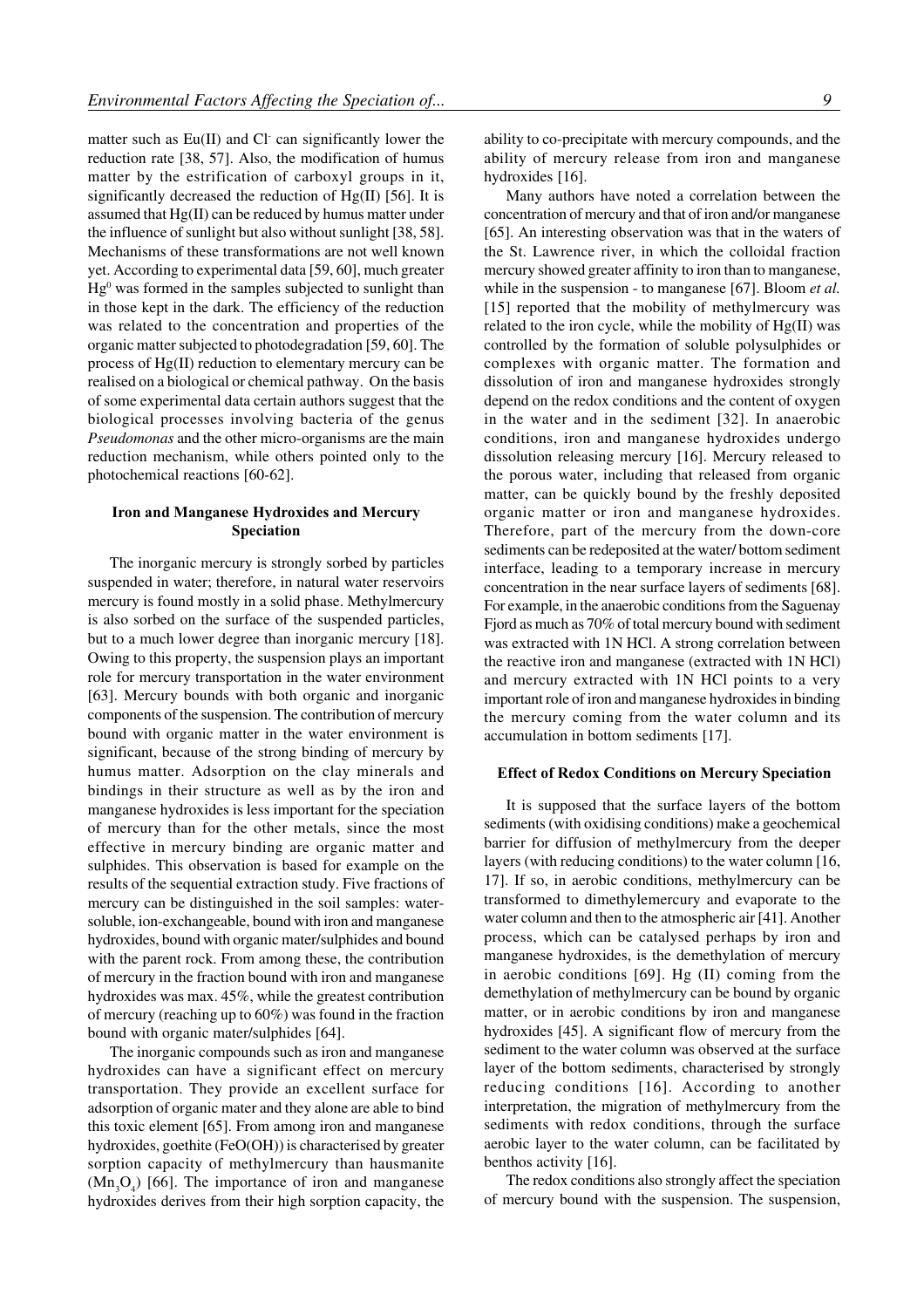coming from the water zone of aerobic conditions, in the process of sedimentation getting onto the bottom sediment characterised by reducing conditions, relatively quickly undergoes degradation /mineralisation under the effect of micro-organism activity. In this way mercury bound with the suspension can be transformed into soluble species appearing as a result of dissolution of iron and manganese hydroxides or carbonates. The mercury species dissolved in this way can undergo methylation both in the bottom sediment and in the water column.

 With regard to the above-mentioned processes, many authors have questioned the suitability of examination of the sediment-cores for the analysis of mercury inflow to the sediments in the historic perspective. Nevertheless, results of the measurements of mercury content in the dated sediments agreed with the historical data on the amounts of mercury released from the anthropogenic point- sources [70].

## Effect of pH on Mercury Release from the **Environmental Matrix**

At low pH heavy metals are usually released from bottom sediments. As far as mercury is concerned, the data on the mobility of this element at different pH are diverse. Some authors reported that low pH favours the release of mercury from the bottom sediments [71], while others claim that the sorption of mercury on the sediment increases at low pH [72-74). For example, in different soils analysed, the adsorption of Hg(II) increased with pH increasing from 2.5 to 5.5, then significantly decreased at about pH 5.5. For the same Hg(II) concentration and the same pH (range 2.5-5.5 pH), the greater adsorption of  $Hg(II)$  was observed for soils with higher content of organic matter [73]. The observed release of mercury with decreasing pH was the result of a release of humus substances together with the mercury it contained [74]. In contrast to the findings for other metals, the amount of mobile mercury decreased at pH <3 and pH >12 [74]. As follows from the laboratory study of Wallschlager *et al.* [74], the mercury polluted soil, which was flooded by the Elba River, released only 1% of the mercury it contained as a result of extraction by water of pH close to of the river Elba water. The mercury released from the samples studied came almost exclusively from the fraction bound with humic acids. Even though the soil was flooded with water of pH 1, mercury was not released from the humic acids. This indicates the great ion-exchange capacity of humus substances in the soil. Similar results were obtained in the experiment on the river bottom sediments treated with distilled water, in which the amount of mercury released from sediment was also less than 1% [75].

It is supposed that the processes of sorption/desorption of mercury at different pH depends on the kind of mercury species. The values of pH seem to affect the mobility of methylmercury more than Hg(II). This supposition has been formulated on the basis of the data on the release of methylmercury from bottom sediment at different pH and the mobility mercury species from catchments to water reservoirs, which suggest a strong increase in the methylmercury solubility with decreasing pH [52].

In fresh waters a positive correlation was found between the  $Hg^0$  concentration and pH of the water sample [76, 77]. Therefore, in the water of higher pH a greater amount of mercury is transformed to the elementary mercury and a smaller amount of Hg(II) is available for methylation. Moreover, at higher pH, the processes of mercury demethylation are favoured [14, 41, 75]; hence, the formation of methylmercury is favoured in acidic conditions at a relatively high concentration of mercury [78]. However, Matilainen & Verta [42] have reported that the pH of water ranging from 4,9-6,9 had no effect on mercury methylation.

## Thermal Effect (Kinetic Processes)

The transformations of mercury in the bottom sediments, in particular the processes of methylation and demethylation, are temperature dependent. Supposedly, the rate of mercury methylation in the bottom sediments is higher at high temperatures, which is related to an enhanced activity of micro-organisms in such conditions [79]. In the summertime (because of higher temperatures, lower oxygen content and increased primary production), the methylation of mercury is usually higher. The optimum temperature of mercury methylation is between 33 and 450 C. As has been established, the optimum temperature of mercury methylation is between  $33-45^{\circ}$ C, and with further temperature increase the rate of methylation decreased and the process ceased at 55<sup>o</sup>C [80]. Temperature also affects the process of demethylation. The rate of demethylation increases at higher temperatures [42]. It seems that with increasing temperature, the rate of methylation increases more than that of demethylation [2]. Moreover, Matilainen & Verta [42] have shown that the process of demethylation was less effective at lower temperatures and it did not occur in sterilised samples. This may imply that biological processes are responsible for methylation.

Temperature also affects the kinetics of the mercury sorption from the soil components and the bottom sediments. It has been found that the concentration of inorganic fraction of mercury Hg(II) in the solution increased with increasing temperature, probably due to an increase in the concentration of dissolved organic carbon (DOC). The solubility of Hg(II) strongly depends on the formation of complexes with the soluble organic matter, whereas the solubility of methylmercury depends rather on ion-exchange [81]. This can explain why no similar correlation has been noted for the methylmercury  $CH<sub>3</sub>Hg(I).$ 

## **The Effect of Salt**

In the marine and estuary sediments, the contribution of methylmercury in the concentration of total mercury is  $\sim 0.5\%$ , whereas in the fresh water sediments it usually reaches 1-1.5% [10, 11]. One of the reasons for a smaller contribution of methylmercury in the marine and estuary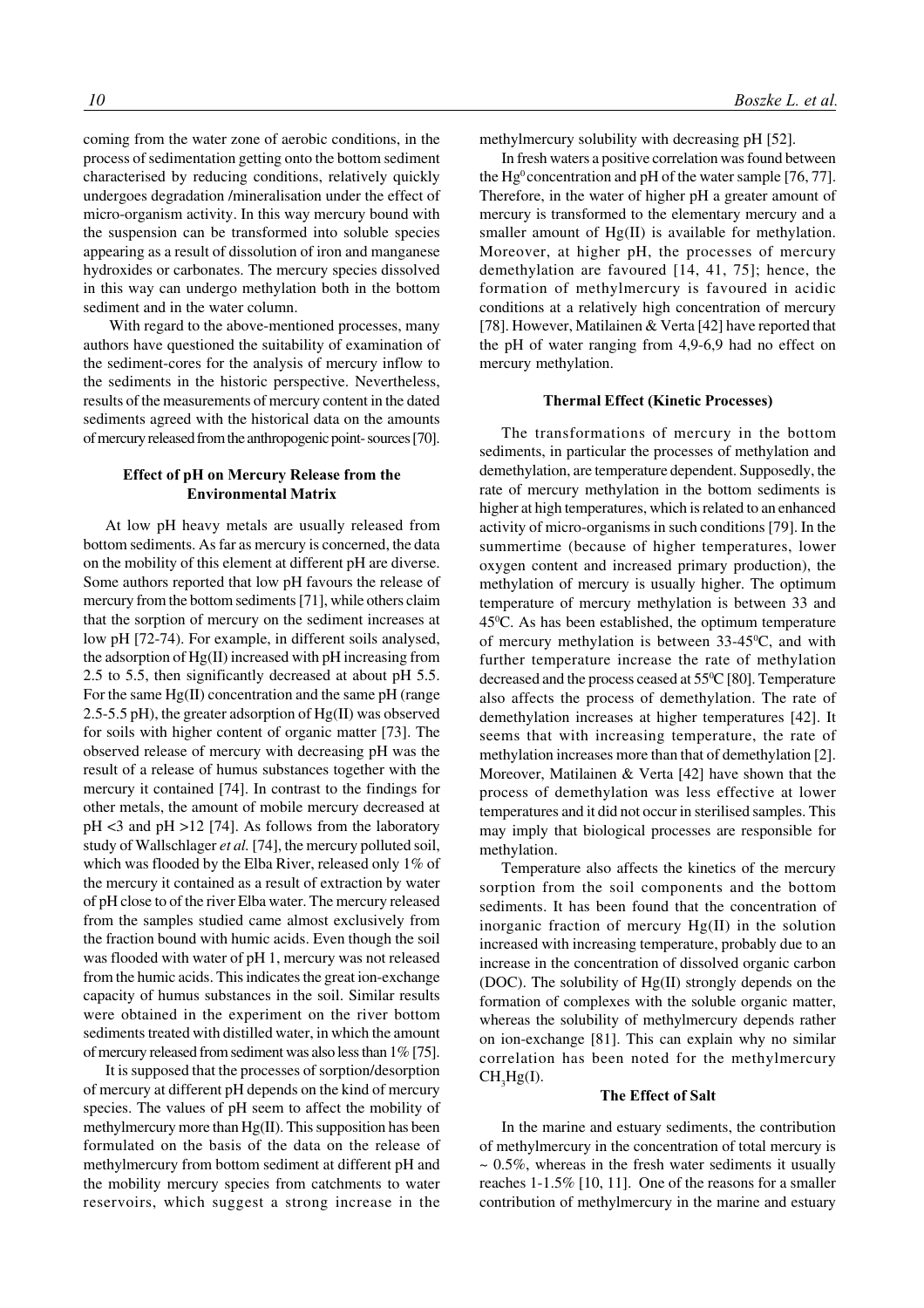sediments is that the chlorine ions affect the processes of mercury methylation and demethylation [80, 82, 83]. The rate of mercury methylation decreases with increasing concentration of salt, which is most probably a result of the inhibitory effect of chlorine-complexes. The divalent mercury in compounds endowed with negative charge (e.g.  $HgCl<sub>3</sub>$  or  $HgCl<sub>4</sub><sup>2</sup>$ ) is hardly available for the biotic methylation in comparison with the neutral species of  $Hg(II)$  such as  $HgCl<sub>2</sub>$  or  $Hg(OH)<sub>2</sub>$  [80, 82]. It is supposed that the processes of mercury demethylation are more effective in the marine ecosystems with relatively high salinity than in the fresh waters [10, 84].

In the bottom sediments, which do not contain salt, the adsorption of mercury depends on the pH of the sediment. The increase in concentration of the desorbed mercury was noted only at the salt concentration of  $\sim$ 30 per milles. Hg(II) is mostly bound with the organic matter and clay minerals, which controls the amount of mercury available to the organisms in the water environments [85].

The presence of salt is also important for oxidation processes of  $Hg^0$  to  $Hg$ (II). In the past, these processes were considered rather insignificant or non-occurring in the natural water reservoirs. On the contrary, the recent data proved their occurrence, particularly in marine waters, where chlorine ions are present [61, 86]. Another interesting finding is that the oxidation of elementary mercury is significantly lower in distilled water than in marine water [86]. Besides, the oxidation of elementary mercury to Hg(II) is stimulated not only by the presence of NaCl, but also KCl, MgCl and HCl. The oxidation processes are believed to be more effective in the waters of coastal regions, where the concentrations of suspension are higher [61]. In aerobic conditions the elementary mercury can be oxidised by other agents mainly such as: oxygen, nitrates, nitrites, iron hydroxides, iron phosphates, sulphides and carbon dioxide [75].

## **Summary**

The bottom sediments are the main reservoirs of mercury and the sensitive indicators of the aquatic ecosystems pollution with this element. The behaviour of mercury in the bottom sediments strongly depends on the kind of its chemical species present in this matrix. This paper summarises knowledge on the mercury species distribution and the transformation processes in the bottom sediments, which are controlled by various physical, chemical and biological factors. On the basis of some laboratory and *in situ* experiments on mercury, it has been shown that the main factors controlling the behaviour of this element are micro-organisms, inorganic sulphides, organic matter, iron and manganese hydroxides, red-ox potential, chlorides and temperature in the bottom sediments.

## **References**

1. KURLAND L.T., FARO S.M., SEIDLER H. Minamata

disease. The outbreak of neurological disorder in Minamata, Japan and its relationship to the ingestion of sea food contaminated by mercuric compounds. World Neurology 1, 370, 1960.

- 2. ULLRICH S.M., TANTON T.W., ABDRASHITOWA S.A. Mercury in the aquatic environment: a review of factors affecting methylation. Critical Review in Environ. Sci. Technol. 31, 241, 2001.
- 3. FERGUSSON J.E. The heavy elements chemistry, environmental impact and health effects. Oxford, New York, Beijing, Frankfurt, San Paulo, Tokyo, Toronto. Pergamon Press 1990.
- 4. HINTELMAN H., WILKEN R-D. Levels of total mercury and methylmercury compounds in sediments of the polluted Elbe River: influence of seasonally and spatially varying environmental factors. Sci. Total Environ. 166, 1, 1995.
- 5. FUJIKI M., TAJIMA S. The pollution of Minamata Bay by mercury. Water Sci. Technol. 25, 133, 1992.
- 6. MASON R.P., LAWSON N.M., SULLIVAN K.A. Atmospheric deposition to the Chesapeake Bay watershed regional and local sources. Atmos. Environ. 21, 3531, 1997.
- 7. TSENG C.M., AMOUROUX D., DONARD O.F.X. Biogeochemistry of mercury in three European estuaries (Gironde, Scheldt and Rhine). In: 11<sup>th</sup> Annual International Conference on Heavy Metals in the Environment. Nriagu J.O. (ed.). University of Michigan, School of Public Health, Ann Arbor, MI, 2000.
- 8. COQUERY M., COSSA D. Mercury speciation in surface waters of the North Sea. Netherland J. Sea Res. 34, 245, 1995.
- 9. COSSA D., COQUERY M., GOBEIL C., MARTIN J.-M. Mercury fluxes at the ocean margins. In: Global and Regional Mercury Cycles: Sources, Fluxes and Mass Balances. Baeyens W. at al. (ds.), Kluwar Academic Publishers, pp 229-247, 1996.
- 10. HAMASAKI T., NAGASE H., YOSHIOKA Y., SATO T. Formation, distribution, and ecotoxicology of methylmetals of tin, mercury, and arsenic in the environment. Critical Review in Environ. Sci. Technol. 25, 45, 1995.
- 11. KANNAN K., FALANDYSZ J. Speciation and concentrations of mercury in certain coastal marine sediments. Water, Air & Soil Pollut. 103, 129, 1998.
- 12. WILKEN R.D. Mercury analysis: a special example of species analysis. Fresenius J. Anal. Chem. 342, 795, 1992.
- 13. WILKEN R.D., HINTELMANN H. Mercury and methylmercury in sediments and suspended particles from the river Elbe, North Germany. Water, Air & Soil Pollut. 56, 427.1991.
- 14. PAK K.R., BARTHA R. Mercury methylation and demethylation in anoxic lake sediments and by strictly anaerobic bacteria. Appl. Environ. Microbiol. 64, 1013, 1998.
- 15. BLOOM N.S., GILL G.A., CAPPELLINO S., DOBBS C., MCSHEA L., DRISCOLL C., MASON R., RUDD J. Speciation and cycling of mercury in Lavaca Bay, Texas, sediments. Environ. Sci. Technol. 33, 7, 1999.
- 16. GAGNON C., PELLETIER E., MUCCI A., FITZGERALD W.F. Diagenetic behavior of methylmercury in organic-rich coastal sediments. Limnol. Oceanogr. 41, 428, 1996.
- 17. GAGNON C., PELLETIER E., MUCCI A. Behavior of anthropogenic mercury in coastal marine sediments. Mar. Chem. **59**, 159, **1997**.
- 18. SUCHANEK T.H., MULLEN L.H., LAMPHERE B.A., RICHERSON P.J., WOODMANSEE C.E., SLOTTON D.G., HARNER E.J., WOODWARD L.A. Redistribution of mercury from contaminated lake sediments of Clear Lake, California. Water, Air & Soil Pollut. 104, 77, 1998.
- 19. BAEYENS W., MEULEMAN C., MUHAYA B.,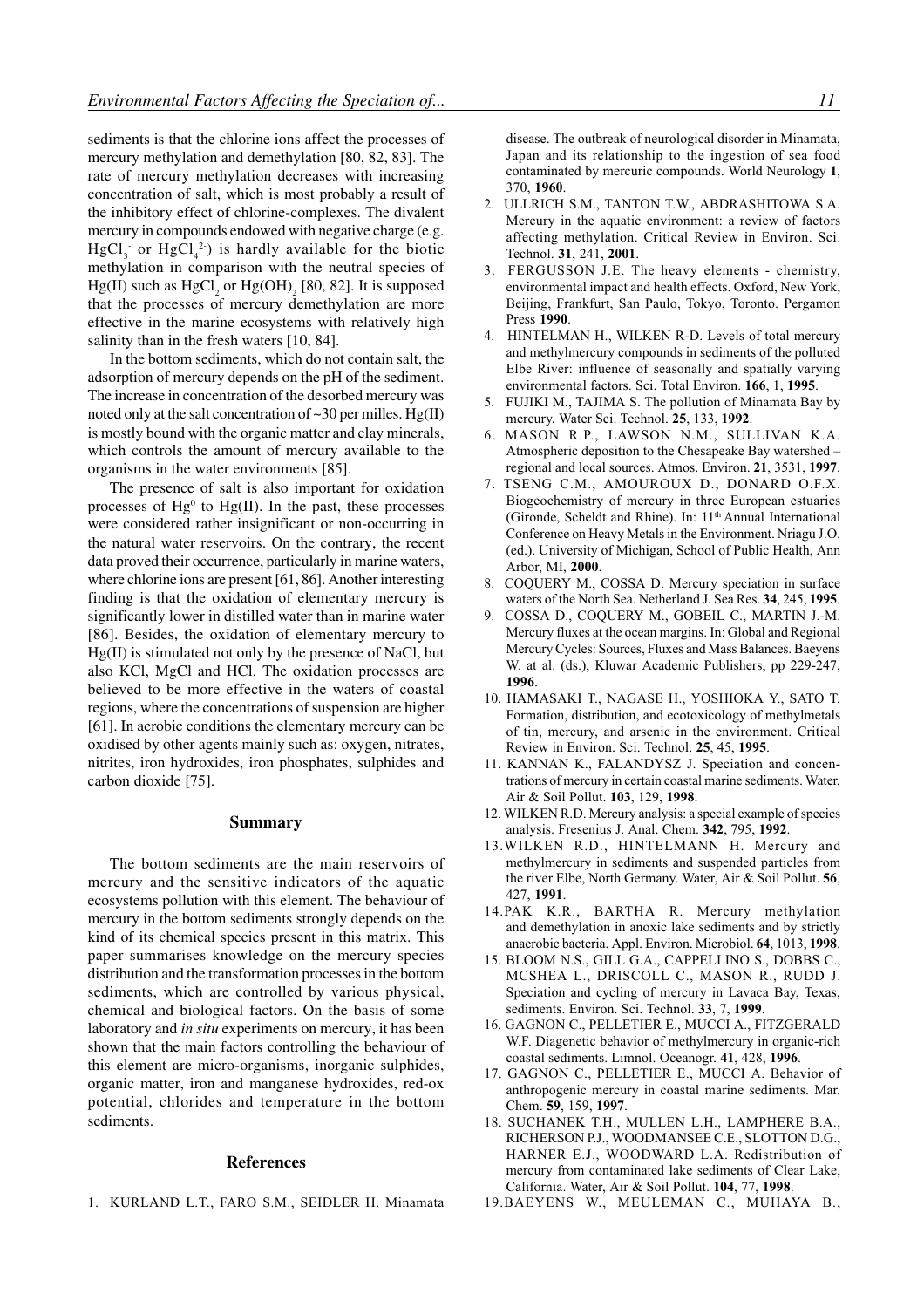LEERMAKERS M. Behavior and speciation of mercury in the Scheldt estuary (water, sediments and benthic organisms). Hydrobiologia 366, 63, 1998.

- 20. MASON R.P., SULLIVAN K.A. The distribution and speciation of mercury in the South and equatorial Atlantic. Deep-Sea Res. Part II-Top. Stud. Oceanogr. 46, 937, 1999.
- 21. QUEVAUVILLER P., DONARD O.F.X., WASSERMAN J.C., MARTIN F.M., SCHNEIDER J. Occurrence of methylated tin and dimethyl mercury-compounds in a mangrove core from Sepetiba Bay, Brazil. Appl. Organomet. Chem. 6. 221. 1992.
- 22. PAQUETTE K.E., HELZ G.R. Inorganic speciation of mercury in sulfidic waters – the importance of zero-valent sulfur. Environ. Sci. Technol. 31, 2148, 1997.
- 23. HINTELMAN H., WELBOURN P.M., EVANS R.D. Measurement of complexation of methylmercury compounds by freshwater humic substances using equilibrium dialysis. Environ. Sci. Technol. 31, 489, 1997.
- 24. JAY J.A., MOREL F.M.M., HEMOND H.F. Mercury speciation in the presence of polysulfides. Environ. Sci. Technol. 34, 2196, 2000.
- 25. NAKANISHI H., UKITA M., SEKINE M., MURAKAMI S. Mercury pollution in Tokuyama Bay. Hydrobiologia 176/177, 197.1989
- 26. MARTIN-DOIMEADIOS R.C.R., WASSERMAN J.C., BELMEYO L.F.G., AMUROUX D., NEVADO J.J.B., DONARD O.F.X. Chemical availability of mercury in stream sediments from the Almaden area, Spain. J. Environ. Monit. 2, 360, 2000.
- 27. RAVICHANDRAN M., AIKEN G.R., REDDY M.M., RYAN J.N. Enhanced dissolution of cinnabar (mercuric sulfide) by dissolved organic matter isolated from the Florida Everglades. Environ. Sci. Technol. 32, 3305, 1998.
- 28. ROZAN T.F., LASSMAN M.E., RIDGE D.P., LUTHER G.W. Evidence for iron, copper and zinc complexation as multinuclear sulfide clusters in oxic rivers. Nature 406, 879, 2000
- 29. JEAN G.E., BANCROFT G.M. Heavy metal adsorption by sulfide mineral surface. Geochim. Cosmochim. Acta 50, 1455, 1986
- 30. REGNELL O., HAMMAR T., HELGEE A., TROEDSSON B. Effect of anoxia and sulfide on concentrations of total and methyl mercury in sediment and water in two Hg-polluted lakes. Can. J. Fish. Aquat. Sci. 58, 506, 2001.
- 31. LEERMAKERS M., ELSKENS M., PANUTRAKUL S., MONTENY F., BAEYENS W. Geochemistry of mercury in an intertidal flat of the Scheldt Estuary. Netherlands J. Aqua. Ecol. 27, 267, 1993.
- 32. MATILAINEN T. Involvent of bacteria in methylmercury formation in anaerobic lake water. Water, Air & Soil Pollut. 80, 757, 1995.
- 33. BENOIT J.M., GILMOUR C.C., MASON R.P. The influence of sulfide on solid phase mercury bioavailability for methylation by pure cultures of Desulfobulbus propionicus (1pr3). Environ. Sci. Technol. 35, 127, 2001.
- 34. NARITA M., HUANG C.C., KOIZUMI T., YAMAGATA T., ENDO G. Identification and characterization of anaerobic mercury-resistant bacteria isolated from mercury-polluted sediment. Water Sci. Technol. 42, 109, 2000.
- 35. KING J.K., KOSTKA J.E., FISCHER M.E., SAUNDERS F.M. Sulfate-reducing bacteria methylate mercury at variable rates in pure culture and in marine sediments. Appl. Environ. Microbiol. 66, 2430, 2000.
- 36. GUIMARAES J.R.D., IKINGURA J., AKAGI H. Methyl mercury production and distribution in river water-sediment systems investigated through radiochemical techniques.

Water, Air & Soil Pollut. 124, 113, 2000.

- 37. CRAIG P., MORETON P.A. Total mercury, methyl mercury and sulfide levels in British estuarine sediments-III. Water Res. 20, 1111, 1986.
- 38. WEBER J.H. Review of possible paths for abiotic methylation of mercury(II) in the aquatic environment. Chemosphere  $26$ , 2063 1993
- 39. BENOIT J.M., GILMOUR C.C., MASON R.P., RIEDEL G.S., RIEDEL G.F. Behavior of mercury in the Patuxent River estuary. Biogeochemistry 40, 249, 1998.
- 40. BENOIT J.M., GILMOUR C.C., MASON R.P., HEYES A. Sulfide controls on mercury speciation and bioavailability to methylating bacteria in sediment pore water. Environ. Sci. Technol. 33, 951, 1999.
- 41. BARTLETT P.D., CRAIG P.J. Total mercury and methyl mercury levels in British estuarine sediments-II. Water Res. 15, 37, 1981.
- 42. MATILAINEN T., VERTA M. Mercury methylation and demethylation in aerobic surface waters. Can. J. Fish. Aquat. Sci. 52, 1597, 1995.
- 43. LUOMA S.N., DAVIS J.A. Requirements for modeling trace metal partitioning in oxidized estuarine sediments. Mar. Chem. 12, 159, 1983.
- 44. RUTGERS VAN DER LOEFF M.M., ANDERSON L.G., HALL P.O.J., IVERFELDT A., JOSEFSON A.B., SUNBY B., WESTERLUND S.F.G. The asphyxiation technique: An approach to distinguishing between molecular diffusion and biologically mediated transport at the sediment-water interface. Limnol. Oceanogr. 29, 675, 1984.
- 45. GOBEIL C., COSSA D. Mercury in sediments and sediment pore water in Laurentian Trough. Can. J. Fish. Aquat. Sci. 50, 1794, 1993.
- 46. GILL G.A., BLOOM N.S., CAPPELLINO S., DRISCOLL C.T., DOBBS C., MCSHEA L., MASON R., RUDD J.W.M. Sediment-water fluxes of mercury in Lavaca Bay, Texas. Environ. Sci. Technol. 33, 663, 1999.
- 47. MEILI M. Mercury in lakes and rivers. Metal Ions Biol. Syst. 34, 21, 1997.
- 48. XIA K., SKYLLBERG U.L., BLEAM W.F., BLOOM R.P., NATER E.A., HELMKE P.A. X-ray absorption spectroscopic evidence for the complexation of Hg(II) by reduced sulfur in soil humic substances. Environ. Sci. Technol. 33, 257, 1999.
- 49.HESTERBERG D., CHOU J.W., HUTCHINSON K.J., SAYERS D.E. Bonding of Hg(II) to reduced organic sulfur in humic acid as affected by S/Hg ratio. Environ. Sci. Technol. 35, 2741, 2001.
- 50. WEBER J.H. Binding and transport of metals by humic materials. In: Humic Substances and their Role in the Environment. Frimmel F.H., Christman R.D. (eds.). Dahlem Workshop Reports. John Wiley & Sons, New York, pp 165-178, 1988.
- 51. WESTCOTT K., KALFF J. Environmental factors affecting methyl mercury accumulation in zooplankton. Can. J. Fisch. Aqua. Sci. 53, 2221, 1996.
- 52. RUDD J.W.M. Sources of methyl mercury to freshwater ecosystems: a review. Water, Air & Soil Pollut. 80, 697, 1995.
- 53. NAGASE H., OSE Y., SATO I., ISHIKAWA T. Methylation of mercury by humic substances in an aquatic environment. Sci. Total Environ. 24, 133, 1982.
- 54. DRISCOLL N.J., EVANS R.D. Analysis of methyl mercury binding to freshwater humic acids by gel permeation chromatography/hydride generation ICP-MS. Environ. Sci. Technol. 34, 4039, 2000.
- 55. LU X.Q., JAFFE R. Interaction between Hg(II) and natural dissolved organic matter: a fluorescence spectroscopy based study. Water Res. 35, 1793, 2001.